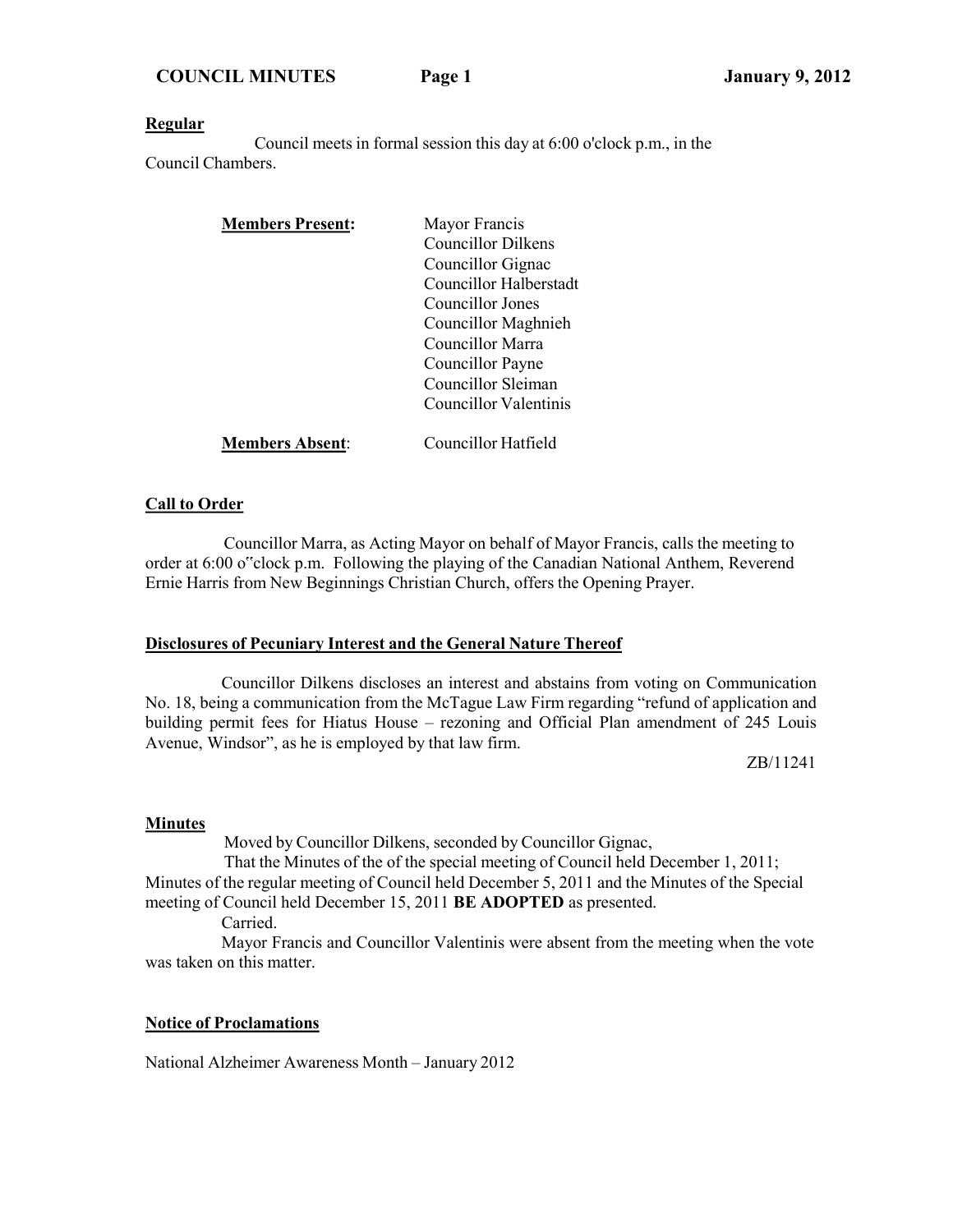#### **COUNCIL MINUTES Page 2 January 9, 2012**

#### **Committee of the Whole**

Moved by Councillor Halberstadt, seconded by Councillor Jones,

That Council do now rise and move into Committee of the Whole with the Mayor presiding for the purpose of dealing with:

- (a) communication items;
	- (b) consent agenda;
	- (c) hearing requests for deferrals or referrals of any items of business;
	- (d) hearing presentations and delegations;
	- (e) consideration of business items;
	- (f) consideration of Committee reports:

#### **(i) Report of Special In-Camera Meeting or other Committee as may be held prior to Council (if scheduled);**

(g) consideration of by-laws 1-2012 through 9-2012 (inclusive). Carried.

Mayor Francis and Councillor Valentinis were absent from the meeting when the vote was taken on this matter.

#### **Communications**

Mayor Francis arrives to the meeting at 6:10 o"clock p.m., and Councillor Marra returns to his seat at the Council table.

Moved by Councillor Maghnieh, seconded by Councillor Payne, **M1–2012** That the following Communication Items 1 to 11, and 15 to 34 inclusive, as set forth in the Council Agenda **BE REFERRED** as noted; that the Minutes of the Transit Windsor Board of Directors and Windsor Chartabus Inc., meetings all held November 28, 2011 **BE ADOPTED**; and further, that Communication No. 12, 13 and 14 be dealt with as follows:

### **Communication No. 12:**

Moved by Councillor Dilkens, seconded by Councillor Sleiman,

That the Council of the City of Windsor APPROVE the 2012 Essex-Windsor Solid Waste Authority budget and total municipal allocation of \$10,100,000.

The motion is put and is <u>lost</u> due to an equality of votes.

At the request of Councillor Gignac a recorded vote is taken as follows:

| In      | Councillors Sleiman, Halberstadt, Maghnieh, Jones and Dilkens |
|---------|---------------------------------------------------------------|
| Favour  |                                                               |
| Opposed | Councillors Gignac, Payne, Marra and Valentinis and Mayor     |
|         | Francis                                                       |
| Abstain | None                                                          |
| Absent  | Councillor Hatfield                                           |

#### **RESULTS OF RECORDED VOTE:**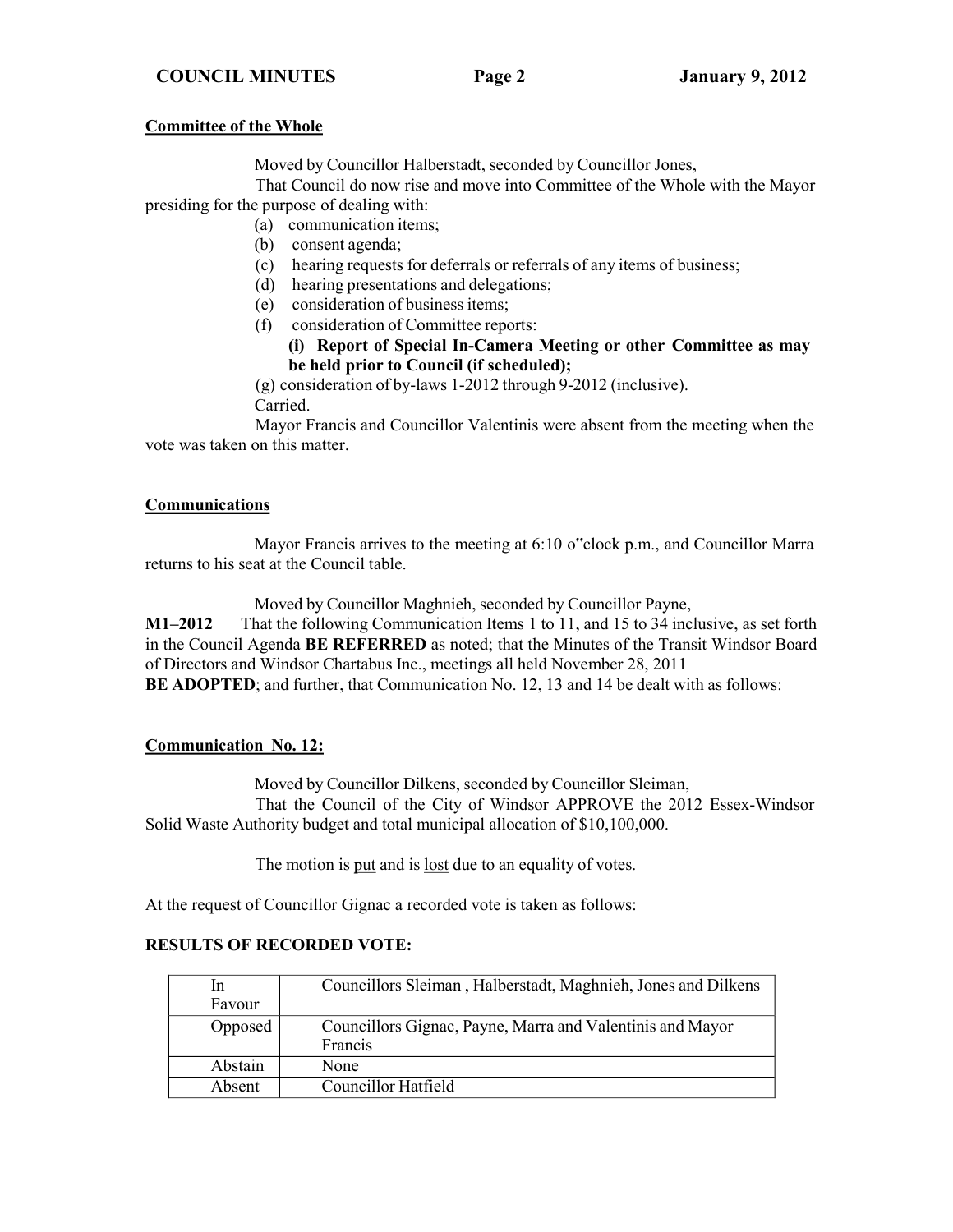Moved by Councillor Gignac, seconded by Councillor Valentinis, **M2-2012** That the submission by the Essex-Windsor Solid Waste Authority dated December 14, 2011 regarding the "2012 Essex-Windsor Solid Waste Authority Budget" **BE REFERRED** to the 2012 budget deliberations.

Carried.

Councillors Sleiman, Halberstadt, Payne and Dilkens voting nay.

MB2012

### **Communication No. 13:**

Moved by Councillor Gignac, seconded by Councillor Marra,

**M3-2012** That the correspondence from the Windsor Police Services Board dated December 22, 2011 regarding the "Arbitrator"s Award re: Collective Bargaining" **BE RECEIVED** for information, and further, that the City Clerk **BE DIRECTED** to forward this to the Association of Municipalities of Ontario (AMO) with a request that AMO continue to monitor this situation and advocate on behalf of municipalities to make changes to these arbitrated settlements.

Carried.

SP2012

### **Communication No. 14:**

Moved by Councillor Halberstadt, seconded by Councillor Marra,, **M4-2012** That the City of Windsor **CONTRIBUTE** \$2,079.00 to sponsor the Annual Willistead Reception, which will be held on Sunday, January 29, 2012. Carried.

MB2012

| <b>Item</b> | <b>From</b>                      | <b>Description</b>                                       |
|-------------|----------------------------------|----------------------------------------------------------|
|             |                                  | Proposed listing of the Silver Lamprey as a species of   |
|             |                                  | special concern under the Federal Species at Risk Act.   |
|             | <b>Fisheries and Oceans</b>      | <b>City Engineer</b>                                     |
|             | Canada                           | <b>Executive Director of Parks &amp; Facilities</b>      |
|             |                                  | Note & File                                              |
|             |                                  | <b>GF2012</b>                                            |
|             |                                  | Response to correspondence dated August 29, 2011         |
|             | Ministry of<br>Environment       | (previously distributed) regarding funding for the Clean |
|             |                                  | Water Act.                                               |
|             |                                  | <b>City Engineer</b>                                     |
|             |                                  | <b>City Planner</b>                                      |
|             |                                  | Note & File                                              |
|             |                                  | EI/10108                                                 |
|             |                                  | Development of a Habitat Regulation for seven Species at |
| 3           | Ministry of Natural<br>Resources | Risk under Ontario's Endangered Species Act.             |
|             |                                  | <b>City Engineer</b>                                     |
|             |                                  | <b>Executive Director of Parks &amp; Facilities</b>      |
|             |                                  | Note & File                                              |
|             |                                  | SW/10655                                                 |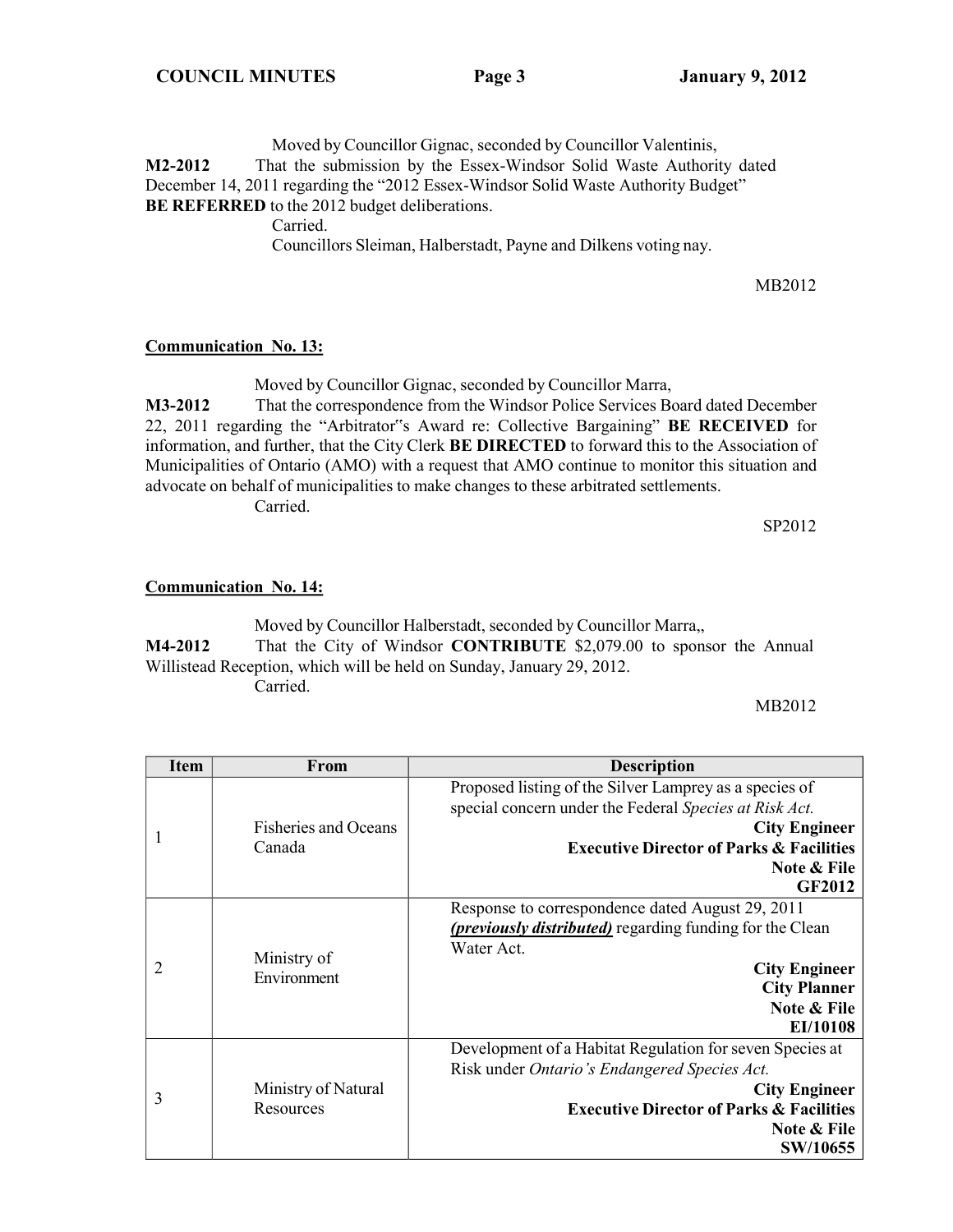| 4  | Ontario Municipal<br>Board (OMB)                     | Memorandum of Oral Decision delivered by J.P. Atcheson<br>on November 23, 2011 and Order of the Board.<br><b>City Planner</b><br><b>City Solicitor</b><br><b>Senior Secretary, Council Services</b><br>Note & File<br><b>ST2012</b>                                                                        |
|----|------------------------------------------------------|------------------------------------------------------------------------------------------------------------------------------------------------------------------------------------------------------------------------------------------------------------------------------------------------------------|
| 5  | Ontario Municipal<br>Board (OMB)                     | Status of Case Number PL070349 regarding Burger King<br>Restaurants of Canada Inc. located at 73-75 University<br>Avenue.<br><b>City Solicitor</b><br><b>City Engineer</b><br><b>City Planner</b><br><b>Chief Building Official</b><br><b>Senior Secretary, Council Services</b><br>Note & File<br>ZB/9623 |
| 6  | Association of<br>Municipalities of<br>Ontario (AMO) | Court Security and Prisoner Transportation Upload to Start<br>in 2012.<br><b>Acting Police Chief</b><br><b>Chief Financial Officer &amp; City Treasurer</b><br>Note & File<br><b>MMA2012</b>                                                                                                               |
| 7  | Association of<br>Municipalities of<br>Ontario (AMO) | Broader Public Sector Accessibility Planning<br>Requirements.<br>Diversity & Accessibility Officer<br>Note & File<br>GPL/10190                                                                                                                                                                             |
| 8  | Association of<br>Municipalities of<br>Ontario (AMO) | Passage of Bill C-13 makes the federal Gas Tax Fund<br>permanent.<br><b>Chief Financial Officer &amp; City Treasurer</b><br><b>General Manager, Transit Windsor</b><br>Note & File<br>GM/9037                                                                                                              |
| 9  | The Corporation of<br>the Town of<br>Tecumseh        | Chief Tecumseh Commemorative Stamp.<br><b>COUNCIL DIRECTION REQUESTED</b><br><b>Executive Director of Recreation &amp; Culture</b><br><b>Manager of Cultural Affairs</b><br>Note & File<br>SR/11244                                                                                                        |
| 10 | Town of Lakeshore                                    | Notice of Public Meeting to be held Tuesday, January 10,<br>2012 regarding an Official Plan Amendment for the<br>County Road 11 Special Planning Area and a new<br>Comprehensive Zoning By-Law for the Town of<br>Lakeshore.<br>Note & File<br><b>ACO2012</b>                                              |
| 11 | Corporation of the<br>County of Essex                | Essex County Council Resolution 285-11 regarding Essex-<br>Windsor Solid Waste Authority Budget.<br><b>Chief Financial Officer &amp; City Treasurer</b><br>Note & File<br><b>GM2012</b>                                                                                                                    |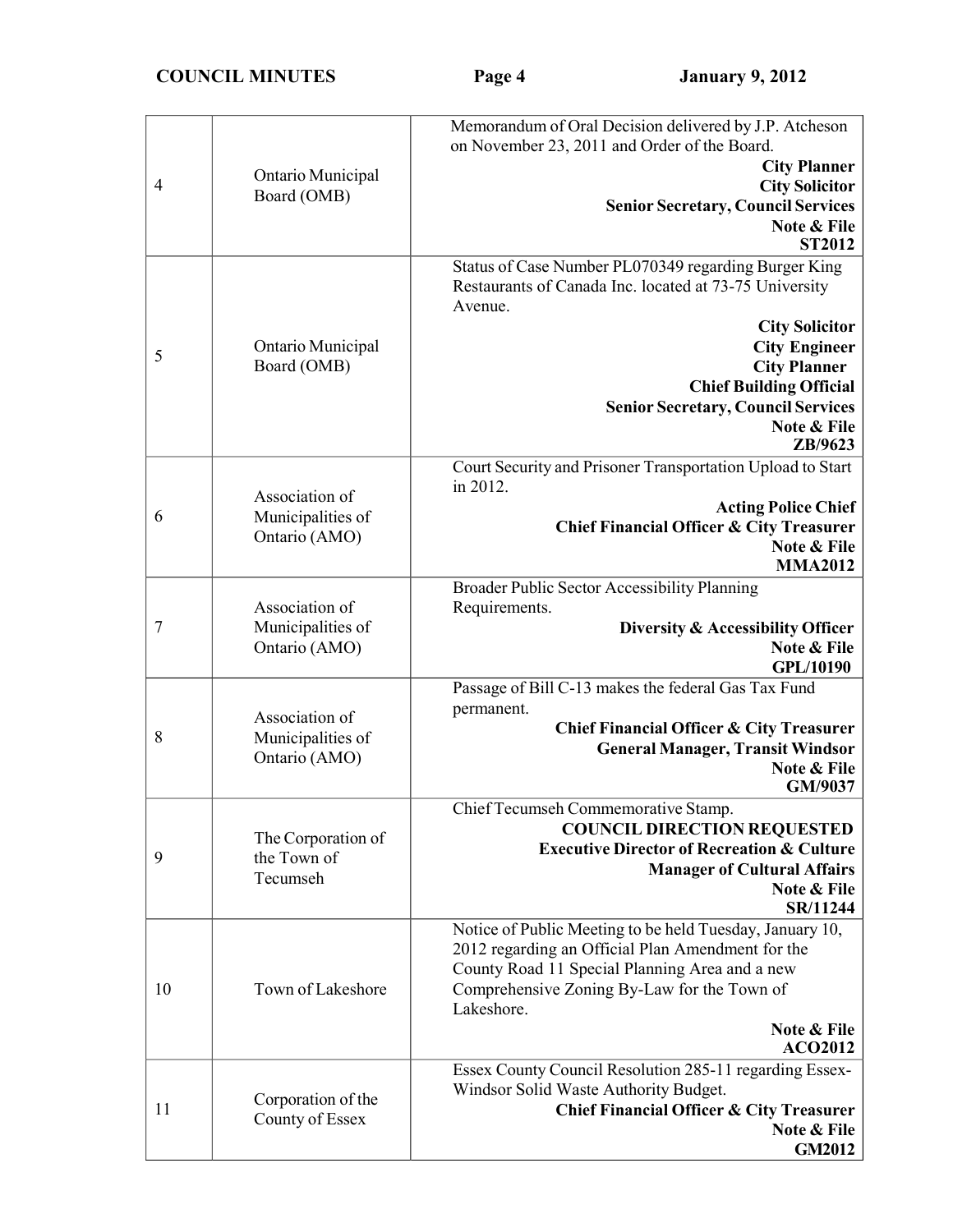| 12 | Essex-Windsor Solid<br><b>Waste Authority</b><br>(EWSWA)           | 2012 Essex-Windsor Solid Waste Authority Budget.<br>Attachments are enclosed for Mayor and Council only.<br><b>Chief Financial Officer &amp; City Treasurer</b><br><b>COUNCIL DIRECTION REQUESTED</b><br>Note & File<br><b>MB2012</b>                                                                                                           |
|----|--------------------------------------------------------------------|-------------------------------------------------------------------------------------------------------------------------------------------------------------------------------------------------------------------------------------------------------------------------------------------------------------------------------------------------|
| 13 | <b>Windsor Police</b><br>Services Board                            | Arbitrator"s Award re: Collective Bargaining.<br>Note & File<br><b>SP2012</b>                                                                                                                                                                                                                                                                   |
| 14 | Office of the Mayor                                                | Sponsorship Request for Annual Willistead Reception.<br><b>COUNCIL DIRECTION REQUESTED</b><br><b>Chief Financial Officer &amp; City Treasurer</b><br><b>MB2012</b>                                                                                                                                                                              |
| 15 | <b>Essex Region</b><br>Conservation<br>Authority (ERCA)            | Essex Region Conservation Authority"s (ERCA) 2012<br>Draft Budget.<br><b>Chief Financial Officer &amp; City Treasurer</b><br>Note & File<br><b>GCE2012</b>                                                                                                                                                                                      |
| 16 | City of Windsor<br>Windsor/Essex<br>Provincial Offences<br>Program | 2010 Statement of Revenue and Expenditures of the City of<br>Windsor Provincial Offences Act, Year ended December<br>31, 2010.<br><b>Chief Financial Officer &amp; City Treasurer</b><br>Note & File<br>GP/10894                                                                                                                                |
| 17 | <b>Union Gas</b>                                                   | Notice of application with the Ontario Energy Board for an<br>order approving or fixing just and reasonable rates and<br>other charges for the sale, distribution, transmission and<br>storage of gas effective January 1, 2013.<br>Note & File<br><b>MU2012</b>                                                                                |
| 18 | McTague Law Firm<br><b>LLP</b>                                     | Request to waive and refund of Application and Building<br>Permit Fees for Hiatus House Rezoning and Official Plan<br>Amendment of 245 Louise Avenue, Windsor.<br><b>Chief Building Official</b><br><b>City Planner</b><br><b>Chief Financial Officer &amp; City Treasurer</b><br><b>COUNCIL DIRECETION REQUESED</b><br>Note & File<br>ZB/11241 |
| 19 | Sustainable<br>Alternatives<br>Consulting In.c                     | Request for a Review of Local Improvement Charges and<br>Related Regulations and Legislation.<br><b>City Engineer</b><br><b>Chief Financial Officer &amp; City Treasurer</b><br><b>COUNCIL DIRECTION REQUESTED</b><br>Note & File<br>EI2012                                                                                                     |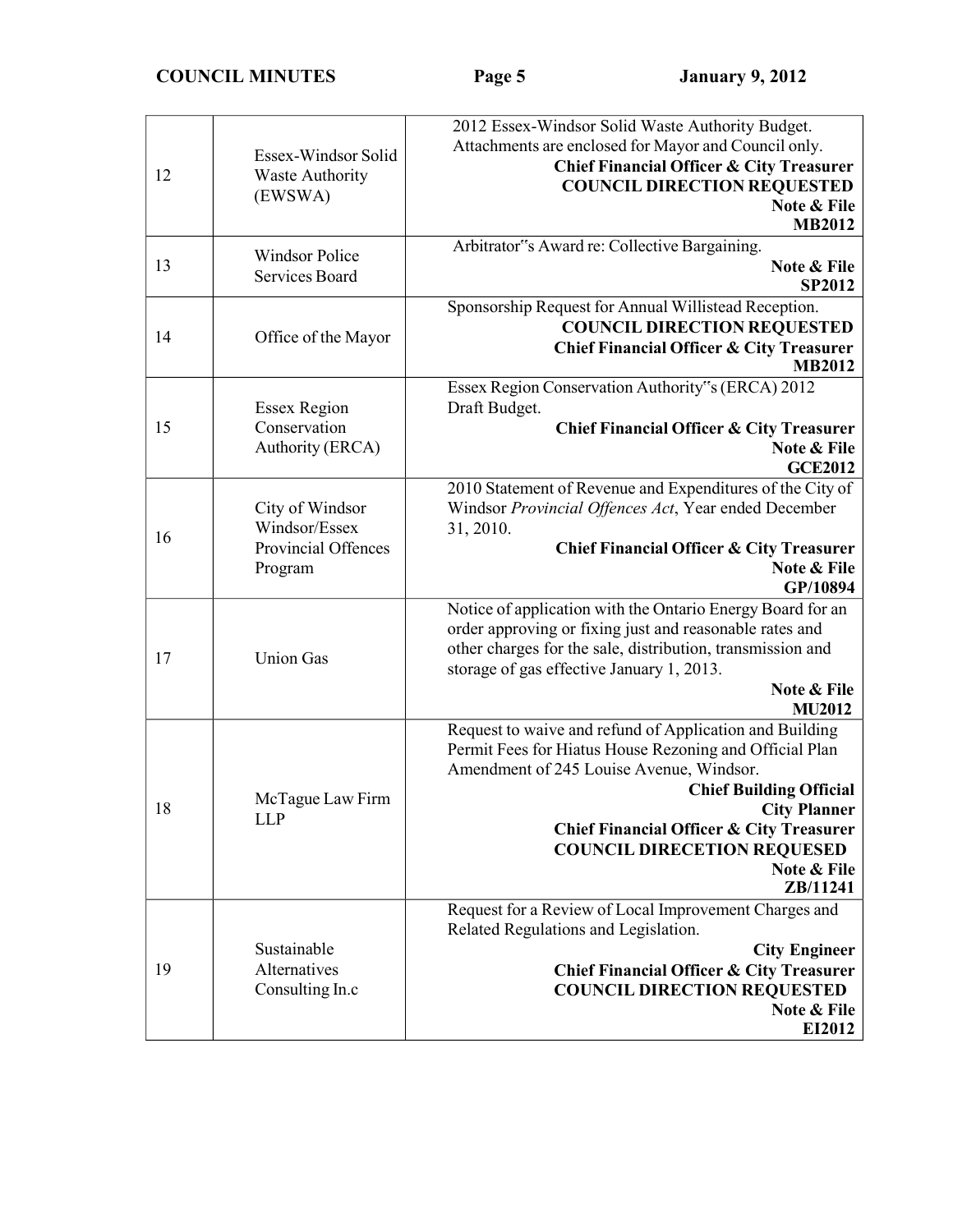| 20 | Clean Across<br>Canada                    | Request for the City of Windsor to be a part of a Canada-<br>wide litter pick up project in 2013.<br><b>Windsor-Essex County Environment Committee</b><br><b>City Engineer</b><br><b>COUNCIL DIRECTION REQUESTED</b><br>Note & File<br>EI2012                       |
|----|-------------------------------------------|---------------------------------------------------------------------------------------------------------------------------------------------------------------------------------------------------------------------------------------------------------------------|
| 21 | Canadian Science<br>Writers" Association  | Request to sponsor the 41 <sup>st</sup> Annual Conference that takes<br>place June 2-5, 2012 in Windsor, Ontario at the University<br>of Windsor.<br>Chief Financial Officer & City Treasurer<br><b>COUNCIL DIRECTION REQUESTED</b><br>Note & File<br><b>ME2012</b> |
| 22 | Manager of<br>Development<br>Applications | The Zoning Amendment application submitted by 1037109<br>Ontario Ltd. (Days Inn) for 675 Goyeau Street has been<br>deemed as complete on December 9, 2011.<br>Note & File<br>ZB/11240                                                                               |
| 23 | Manager of<br>Development<br>Applications | The Zoning Amendment application submitted by Hiatus<br>House for 245 Louis Avenue has been deemed as complete<br>on December 7, 2011.<br>Note & File<br>ZB/11241                                                                                                   |
| 24 | Manager of<br>Development<br>Applications | The Official Plan Amendment application submitted by<br>Hiatus House for 245 Louis Avenue has been deemed as<br>complete on December 7, 2011.<br>Note & File<br>ZB/11242                                                                                            |
| 25 | Go for Health<br>Windsor-Essex            | Lights Out Comprehensive Smoking Cessation Strategy<br>Forum.<br>Note & File<br><b>MH2012</b>                                                                                                                                                                       |
| 26 | City Clerk                                | City of Windsor Employee Mentoring Program Update.<br>Note & File<br>AS/10269                                                                                                                                                                                       |
| 27 | City Engineer                             | Awards of Construction Excellence - City of Windsor.<br>Note & File<br><b>SW2012</b>                                                                                                                                                                                |
| 28 | City Engineer                             | CQ 12-2010 On-Street (No Bag) Leaf Collection.<br>Note & File<br>EI2012                                                                                                                                                                                             |
| 29 | City Engineer                             | Tender 68-11: Lloyd George Boulevard from Rose Street to<br>Grand Boulevard and Clemenceau Boulevard from Grand<br>Boulevard to Roosevelt Avenue - Sewer, Watermain, and<br>Pavement Rehabilitation.<br>Note & File<br>SW/10534                                     |
| 30 | City Treasurer                            | 2012 Interim Property Tax Billing.<br>Note & File<br><b>AF2012</b>                                                                                                                                                                                                  |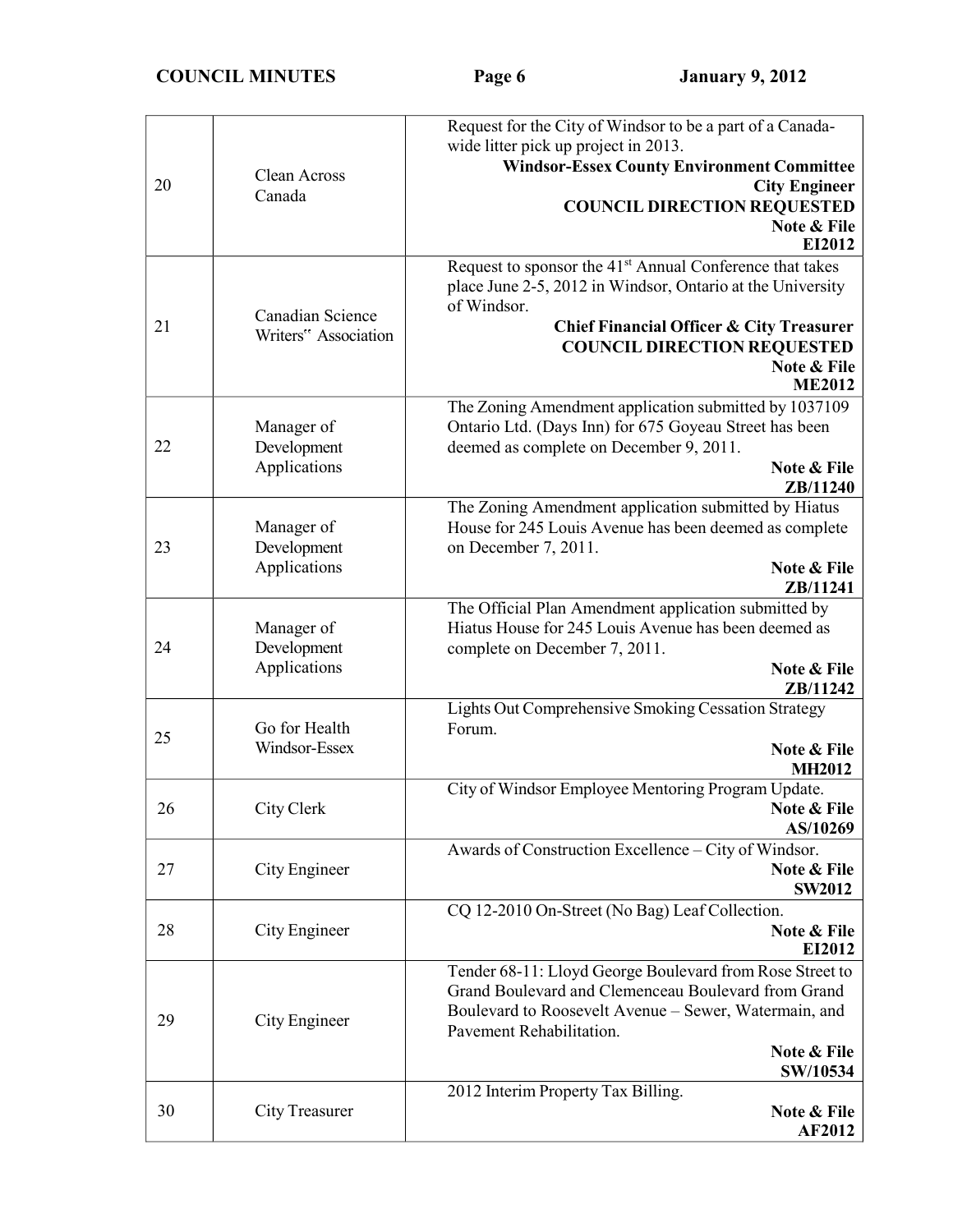**COUNCIL MINUTES Page 7 January 9, 2012**

| 31 | City Treasurer                                                         | Windsor Canada Utilities – $2nd$ & $3rd$ Quarter 2011<br>Financial Statements.<br>Note & File<br><b>MU2012</b>                                                                                               |
|----|------------------------------------------------------------------------|--------------------------------------------------------------------------------------------------------------------------------------------------------------------------------------------------------------|
| 32 | City Solicitor                                                         | Conveyance of an unclaimed portion of the north/south<br>alley between Albert Road and Hickory Road.<br><b>Note &amp; File</b><br><b>SAA2012</b>                                                             |
| 33 | City Solicitor                                                         | Human Rights Tribunal of Ontario: decision on pre-<br>employment tests Gary Tearne v City of Windsor.<br>Note & File<br><b>AL2011</b>                                                                        |
| 34 | <b>Transit Windsor</b><br><b>Board of Directors</b><br>$\cdot$ $\cdot$ | Minutes of the Transit Windsor Board of Directors meeting<br>held November 28, 2011 and the minutes of the Windsor<br>Chartabus Inc. meeting held November 28, 2011<br><b>TO BE ADOPTED</b><br><b>MB2011</b> |

Carried.

Councillor Dilkens discloses an interest and abstains from voting on Communication No. 18.

#### **Consent Agenda**

Moved by Councillor Payne, seconded by Councillor Sleiman,

That the following Consent Agenda and the recommendations contained in the administrative reports **BE APPROVED** as amended:

- Item 1 Pedestrian Streetlights for the Sandwich Street BIA, Award of Tender 97-11 (Supply) and Award of Request for Quote (RFQ) RW-082611-01 (Installation)
- Item 2 artsVest 2012 Grant Application
- Item 3 Windsor Grove Cemetery Proposed Mausoleum Addition 1100 Division Road
- Item 4 Vacant Land on Kent Street Available for Purchase
- Item 5 2012 Annual Temporary Borrowing
- Item 6 OMERS Letter of guarantee from the City of Windsor re: YQG Pension
- Item 7 2012 Agency Grant Payments

Carried.

### **Deferrals and/or Referrals and Withdrawals**

None requested.

### **Presentations & Delegations:**

### **PRESENTATIONS:**

None presented.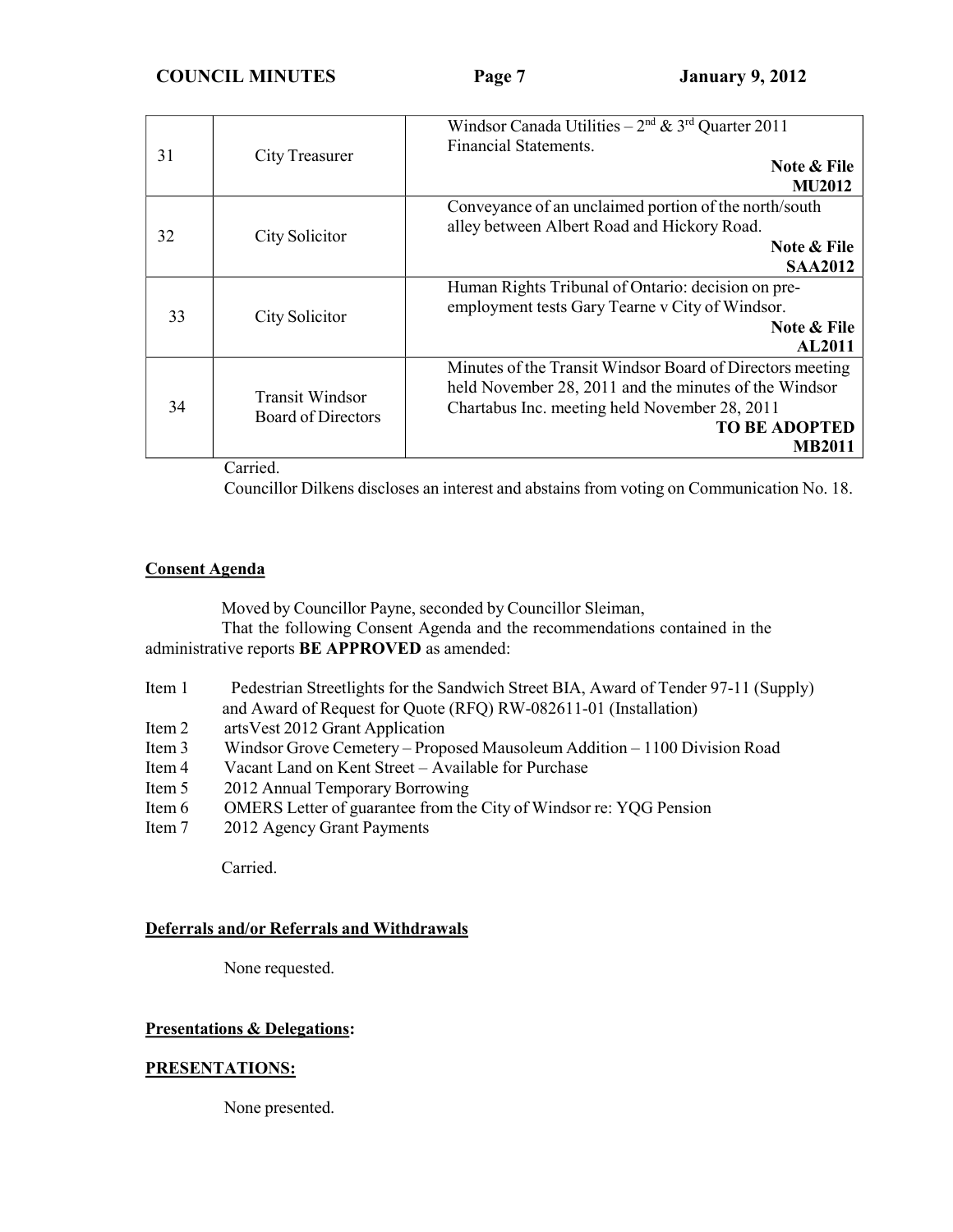#### **DELEGATIONS**

None presented.

#### **Regular Business Items (for final disposition of these matters see Schedule "A" attached)**

None.

#### **Consideration of Committee Reports**

Moved by Councillor Gignac, seconded by Councillor Halberstadt, **M7-2012** That the **Report of the special In-camera** meeting held January 9, 2012 **BE ADOPTED** as presented. Carried.

ACO2012

#### **By-laws**

Moved by Councillor Jones, seconded by Councillor Maghnieh, That the following By-laws No. 1-2012 through 9-2012 (inclusive), be introduced and read a first and second time:

- 1-2012 "A BY-LAW TO APPROVE THE RECOVERY OF COLLECTION AGENCY COSTS FROM PERSONS WITH FINES IN DEFAULT"
- 2-2012 "A BY-LAW TO ADOPT AMENDMENT NO. 84 TO THE OFFICIAL PLAN OF THE CITY OF WINDSOR"
- 3-2012 "A BY-LAW TO ADOPT AMENDMENT NO. 81 TO THE OFFICIAL PLAN OF THE CITY OF WINDSOR"
- 4-2012 "A BY-LAW TO FURTHER AMEND BY-LAW NUMBER 9023 BEING A BY- LAW TO REGULATE VEHICULAR PARKING WITHIN THE LIMITS OF THE CITY OF WINDSOR ON MUNICIPAL STREETS, MUNICIPAL PARKING LOTS AND PRIVATE PROPERTIES"
- 5-2012 "A BY-LAW TO RESCIND BY-LAW 217-2011 BEING A BY-LAW TO FURTHER AMEND BY-LAW NUMBER 9023 BEING A BY-LAW TO REGULATE VEHICULAR PARKING WITHIN THE LIMITS OF THE CITY OF WINDSOR ON MUNICIPAL STREETS, MUNICIPAL PARKING LOTS AND PRIVATE PROPERTIES"
- 6-2012 "A BY-LAW TO FURTHER AMEND BY-LAW NUMBER 9023 BEING A BY- LAW TO REGULATE VEHICULAR PARKING WITHIN THE LIMITS OF THE CITY OF WINDSOR ON MUNICIPAL STREETS, MUNICIPAL PARKING LOTS AND PRIVATE PROPERTIES"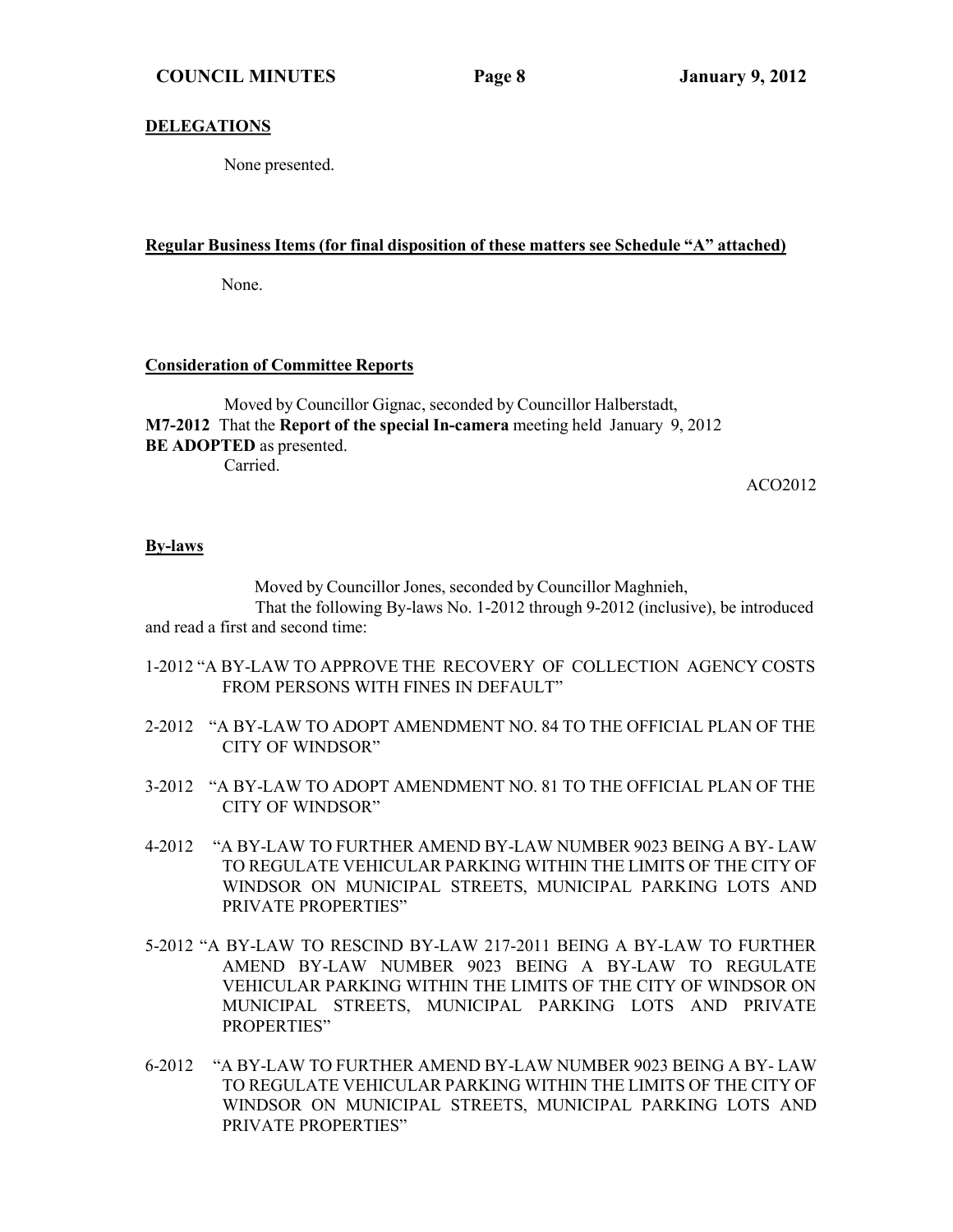- 7-2012 "A BY-LAW TO ASSUME FOR PUBLIC USE AS A PUBLIC HIGHWAY THE APPROXIMATE 3.35 METRE (11 FEET) WIDE PORTION OF THE EAST SIDE OF CAMERON AVENUE COMMENCING 1.21 METRES (4 FEET) FROM THE EAST LIMIT OF THE EXISTING NORTH/SOUTH SIDEWALK ADJACENT TO 1279 UNIVERSITY AVENUE WEST TO THE WESTERLY PROPERTY LIMITOF 1279 UNIVERSITY AVENUE WEST, SOUTHERLY FROM UNIVERSITY AVENUE WEST TO THE NORTH LIMIT OF THE EAST/WEST ALLEY, SAVE AND EXCEPT FOR A CORNER CUT-OFF TRIANGLE AT THE SOUTH EAST CORNER OF UNIVERSITY AVENUE WEST AND CAMERON AVENUE HAVING A 4.57 M (15 FOOT) FRONTAGE ON CAMERON AVENUE AND A 3.35 M (11 FOOT) FRONTAGE ON UNIVERSITY AVENUE WEST; AND THE 4.88 METRES (16 FEET) WIDE EAST/WEST ALLEY SOUTH OF UNIVERSITY AVENUE WEST, EASTERLY FROM CAMERON AVENUE, CITY OF WINDSOR"
- 8-2012 "A BY-LAW TO CLOSE, STOP UP AND CONVEY THE APPROXIMATE 3.35 METRE (11 FEET) WIDE PORTION OF THE EAST SIDE OF CAMERON AVENUE COMMENCING 1.21 METRES (4 FEET) FROM THE EAST LIMIT OF THE EXISTING NORTH/SOUTH SIDEWALK ADJACENT TO 1279 UNIVERSITY AVENUE WEST TO THE WESTERLY PROPERTY LIMIT OF1279 UNIVERSITY AVENUE WEST, SOUTHERLY FROM UNIVERSITY AVENUE WEST TO THE NORTH LIMIT OF THE EAST/WEST ALLEY, SAVE AND EXCEPT FOR A CORNER CUT-OFF TRIANGLE AT THE SOUTH EAST CORNER OF UNIVERSITY AVENUE WEST AND CAMERON AVENUE HAVING A 4.57 M (15 FOOT) FRONTAGE ON CAMERON AVENUE AND A 3.35 M (11 FOOT) FRONTAGE ON UNIVERSITY AVENUE WEST; AND THE

4.88 METRES (16 FEET) WIDE EAST/WEST ALLEY SOUTH OF UNIVERSITY AVENUE WEST, EASTERLY FROM CAMERON AVENUE, CITY OF WINDSOR"

9-2012 "A BY-LAW TO CONFIRM THE PROCEEDINGS OF THE COUNCIL OF THE CORPORATION OF THE CITY OF WINDSOR AT ITS MEETING HELD ON THE NINTH DAY OF JANUARY, 2012"

Carried.

Moved by Councillor Marra, seconded by Councillor Payne,

That the Committee of the Whole does now rise and report to Council respecting the business items considered by the Committee:

- **1) Communication Items (as amended)**
- **2) Consent Agenda (as amended)**
- **3) Items Deferred**
- **Items Referred**
- **4) Consideration of the Balance of Business Items (see Schedule "A")**
- **5) Committee Reports (as presented)**
- **6) By-laws given first and second readings (as presented)**

Carried.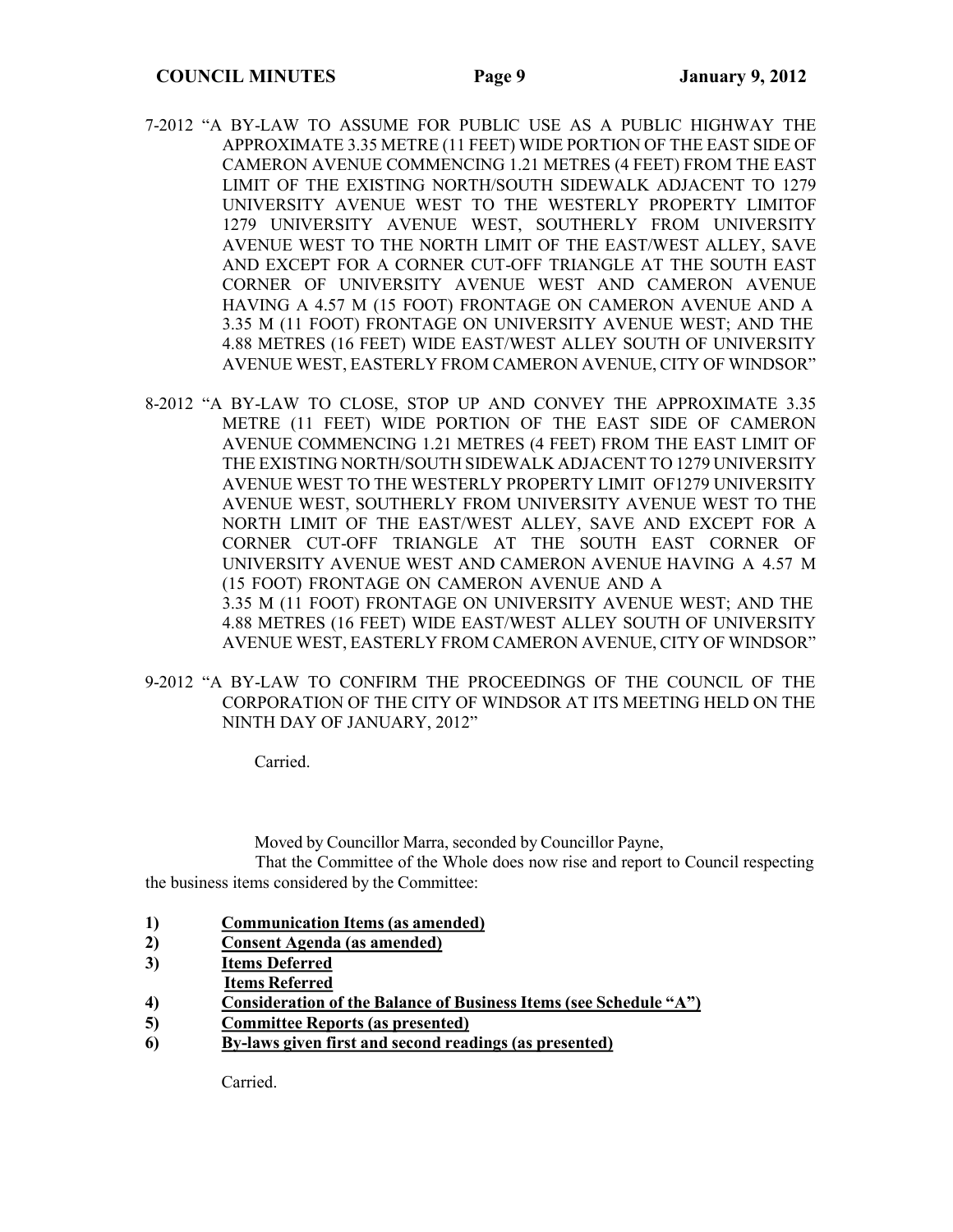#### **Notices of Motion**

Moved by Councillor Marra, seconded by Councillor Maghnieh, **M5-2012** That Rule 13.9 of the Procedure By-law regarding business not already before Council **BE WAIVED t**o permit the introduction of a motion for consideration without prior notice regarding the FCM Sustainable Communities Conference and Trade Show. Carried.

Moved by Councillor Marra, seconded by Councillor Dilkens,

**M6-2012** That City Council **SUPPORTS** Tourism Windsor Essex Pelee Island"s (TWEPI) submission to the Federation of Canadian Municipalities (FCM) for the purpose of being considered as the host municipality, along with the County of Essex, for either a 2013 or 2014 FCM Sustainable Communities Conference and Trade Show; and That a maximum upset limit amount of \$28,900 to be equally shared (\$14,450 each) with the County of Essex toward the hosting fee **BE APPROVED**. Carried.

AT/9992

Moved by Councillor Sleiman, seconded by Councillor Marra, **M8-2012** That Rule 13.9 of the Procedure By-law regarding business not already before Council **BE WAIVED t**o permit the introduction of a motion for consideration without prior notice regarding an alley closure application for 4447 Tecumseh Road East. Carried.

Moved by Councillor Sleiman, seconded by Councillor Marra, **M9-2012** That Administration **BE DIRECTED** to prepare a report for the January 23, 2012 meeting of Council regarding an alley closure application of Mr. And Mrs. Don and Joyce Bell of 4447 Tecumseh Road East, which was initiated nearly 4 years ago. Carried.

SAA2012

Moved by CouncillorValentinis, seconded by Councillor Maghnieh, **M10-2012** That Rule 13.9 of the Procedure By-law regarding business not already before Council **BE WAIVED t**o permit the introduction of a motion for consideration without prior notice regarding parking tickets issued January 2, 2012. Carried. Moved by CouncillorValentinis, seconded by Councillor Maghnieh,

**M11-2012** That the parking tickets issued Monday, January 2, 2012 **BE CANCELLED**. Carried. Councillors Gignac, Payne, Marra and Sleiman voting nay.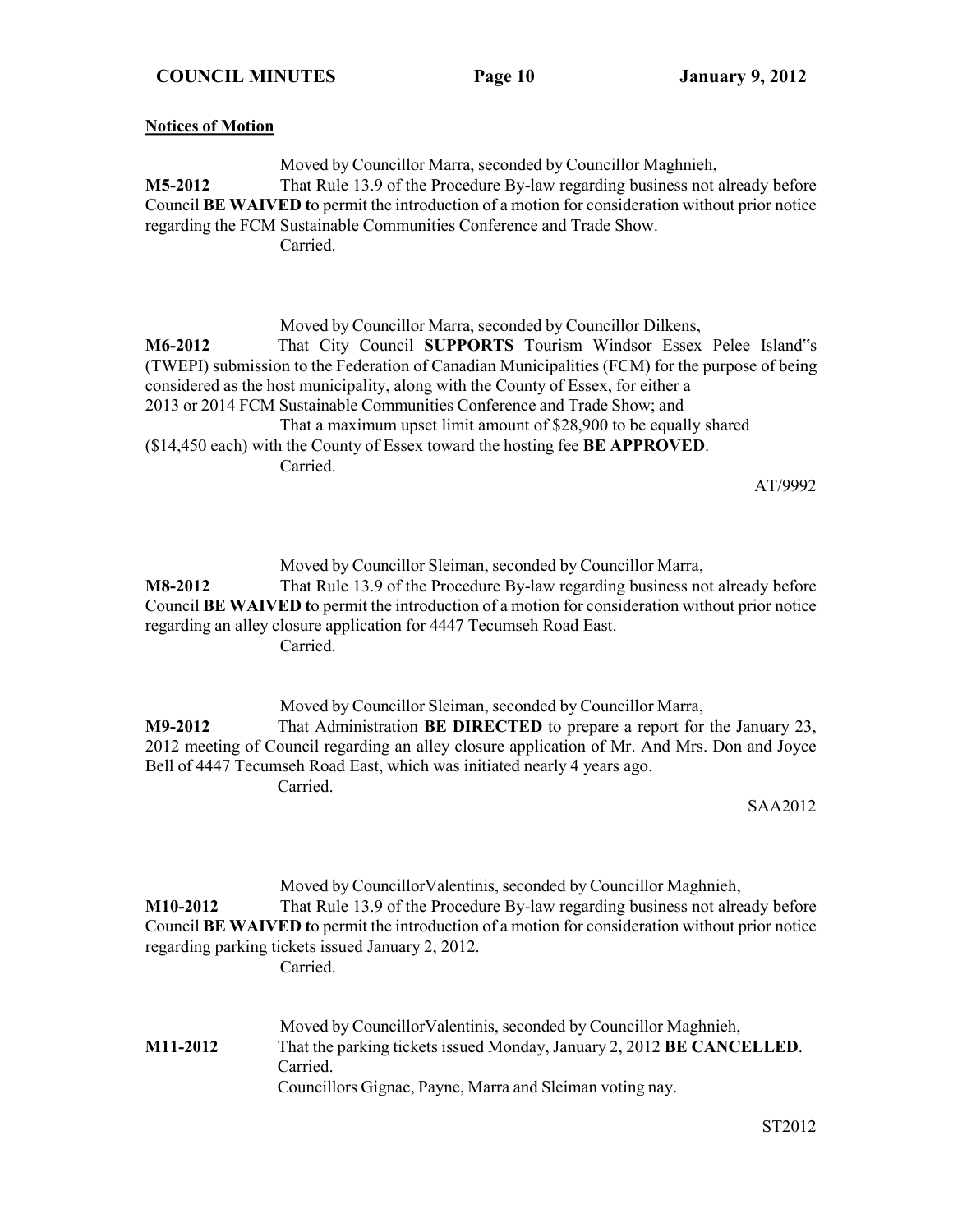### **Third Reading of By-laws**

Moved by Councillor Sleiman, seconded by Councillor Valentinis,

That the following By-laws No. 1-2012 through 9-2012 (inclusive), having been read a first and second time be now read a third time and finally passed and that the Mayor and Clerk **BE AUTHORIZED** to sign and seal the same notwithstanding any contrary provision of the Council.

Carried.

### **Petitions**

None presented.

#### **Council Questions**

Moved by Councillor Halberstadt, seconded by Councillor Jones, **M12-2012** That the following Council Question by Councillor Payne **BE APPROVED**, and that Administration **BE DIRECTED** to proceed with the necessary actions to respond to the Council Question in the form of a Written report, consistent with Council"s instructions, and in accordance with Section 17.1 of the Procedure By-law 98-2011:

### **CQ1-2012**

Asks that the recruitment process of review referred to in the January  $3<sup>rd</sup>$  Administration Report re the Human Rights Tribunal of Ontario decision on the Gary Tearne case be completed quickly in light of the possibility that other similar job applications will be made and further that the review address the following questions:

- 1. Will the Corporation utilize pre-employment tests in the future?
- 2. If so, what standard will be used in these tests?
- 3. What is the legal liability, if any, of the City if the testing continues in a particular case even if it is deemed not safe to do so?

AL2012

Carried.

Moved by Councillor Halberstadt, seconded by Councillor Jones,

**M13-2012** That the following Council Question by Councillor Dilkens **BE APPROVED**, and that Administration **BE DIRECTED** to proceed with the necessary actions to respond to the Council Question in the form of a Written report, consistent with Council"s instructions, and in accordance with Section 17.1 of the Procedure By-law 98-2011:

# **CQ2-2012**

Asks that Enwin explain the fee structure and repeated rate increase request due to consumers high conservation of electricity.

MU<sub>2012</sub>

Carried.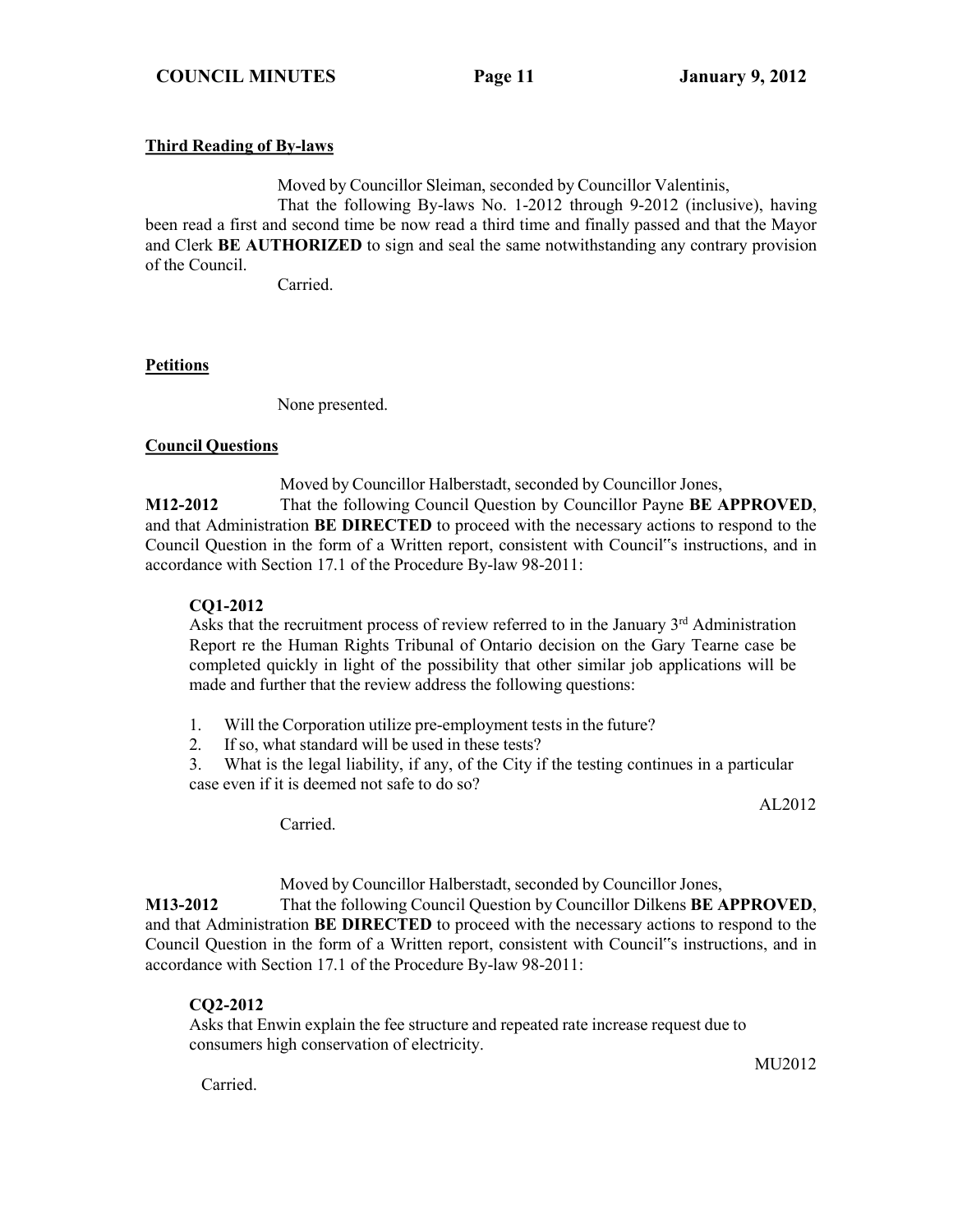Moved by Councillor Halberstadt, seconded by Councillor Jones,

**M14-2012** That the following Council Question by Councillor Halberstadt

**BE APPROVED**, and that Administration **BE DIRECTED** to proceed with the necessary actions to respond to the Council Question in the form of a Written report, consistent with Council"s instructions, and in accordance with Section 17.1 of the Procedure By-law 98-2011:

# **CQ3-2012**

Asks for a list of now deficient roads in the City and provide an estimate of how many roads will be repaved or reconstructed in 2012 and 2013 based on the current 5-year capital budget plan.

SW2012

Carried.

# **Adjournment**

Moved by Councillor Maghnieh, seconded by Councillor Marra, That this Council meeting stand adjourned until the next regular meeting of Council or at the call of the Mayor.

Carried.

Accordingly, the meeting is adjourned at 6:52 o'clock p.m.

### **MAYOR**

# **THIS IS A DRAFT COPY**

### **CITY CLERK**

# **DEPUTY CITY CLERK/SENIOR MANAGER OF COUNCIL SERVICES**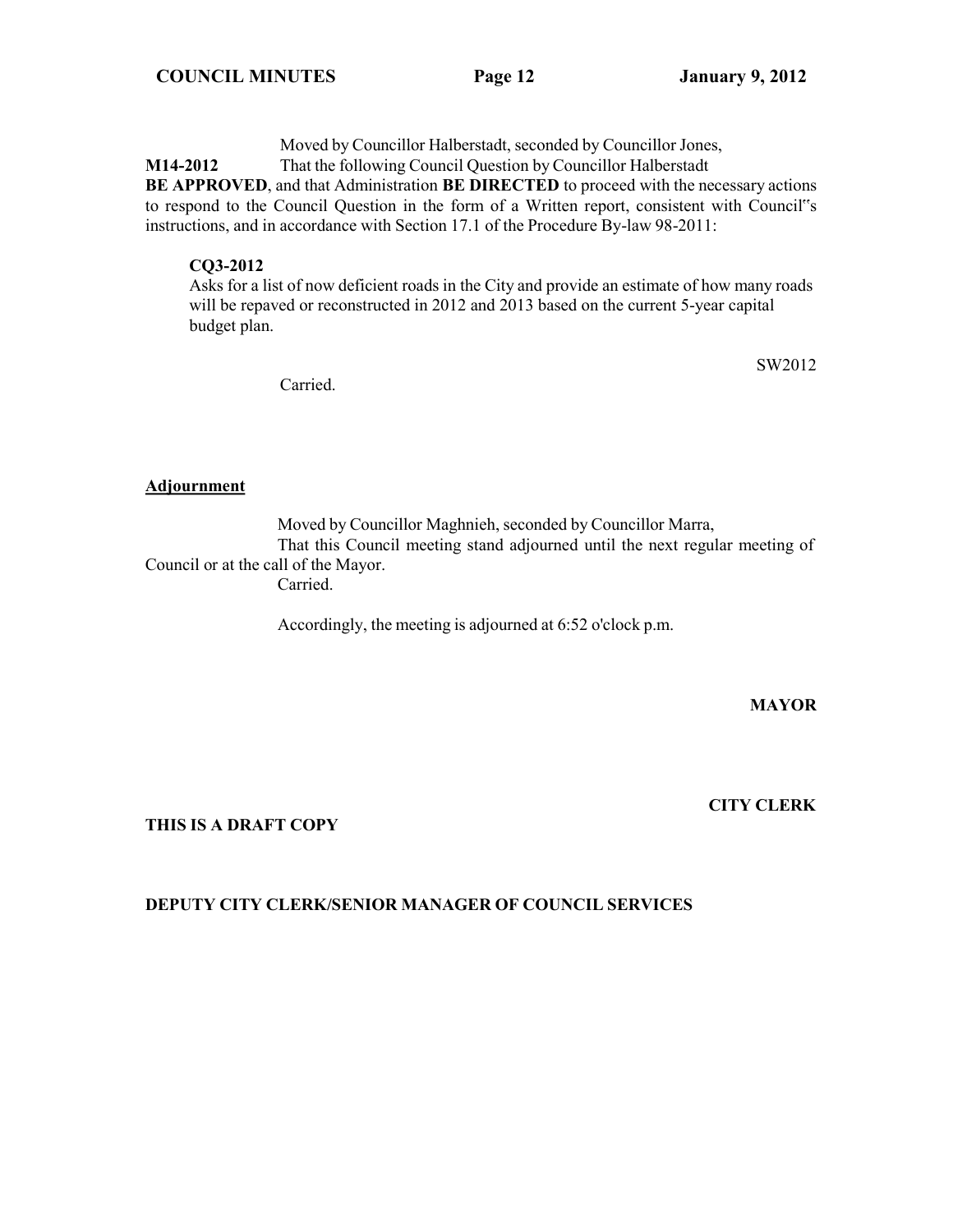Payne Sleiman

### CR1/2012

**I.** That the following tender **BE ACCEPTED:**

| <b>TENDERER:</b>           | <b>The StressCrete Group</b><br>840 Walkers Line<br>Burlington, ON L7R 3X9 |
|----------------------------|----------------------------------------------------------------------------|
| <b>TENDER NO.:</b>         | 97-11                                                                      |
| <b>TOTAL TENDER PRICE:</b> | \$320,457.00 (excluding HST)                                               |
| <b>ACCOUNT CHARGED</b>     | 7044002                                                                    |

and that the Chief Administrative Officer and City Clerk **BE AUTHORIZED** to sign a contract with the tenderer, satisfactory in technical content to the City Engineer and City Planner, in financial content to the City Treasurer, and in form to the City Solicitor; and

#### **II.** That the following quotation **BE ACCEPTED:**

| <b>RFQ:</b>            | Ron Field & Son Electrical Ltd. |  |
|------------------------|---------------------------------|--|
|                        | <b>90 Borrowman Drive</b>       |  |
|                        | Chatham, ON N7M 5J5             |  |
| <b>RFO NO.:</b>        | RW-082611-01                    |  |
| <b>TOTAL RFQ:</b>      | \$28,950.00 (excluding HST)     |  |
| <b>ACCOUNT CHARGED</b> | 7044002                         |  |

and that the Chief Administrative Officer and City Clerk **BE AUTHORIZED** to sign a contract with the bidder, satisfactory in technical content to the City Engineer and City Planner, in financial content to the City Treasurer, and in form to the City Solicitor; and

**III.** That **APPROVAL BE GIVEN** to undertake a total expenditure of \$320,457.00 for supply of the Sandwich Town BIA Pedestrian Lamp Standard Tender 97-11 and \$28,950.00 for installation of the Sandwich Town BIA Pedestrian Lamp Standard RFQ RW-082611-01, to **BE FUNDED** from Project ID #7044002.

**IV.** That any surplus from Project ID #7044002 (Sandwich Towne BIA Lamp Standards) **BE USED** for other improvements to the Olde Sandwich Towne Streetscape.

Carried.

#### Report Number **15571 MI/11243 C1**

Payne Sleiman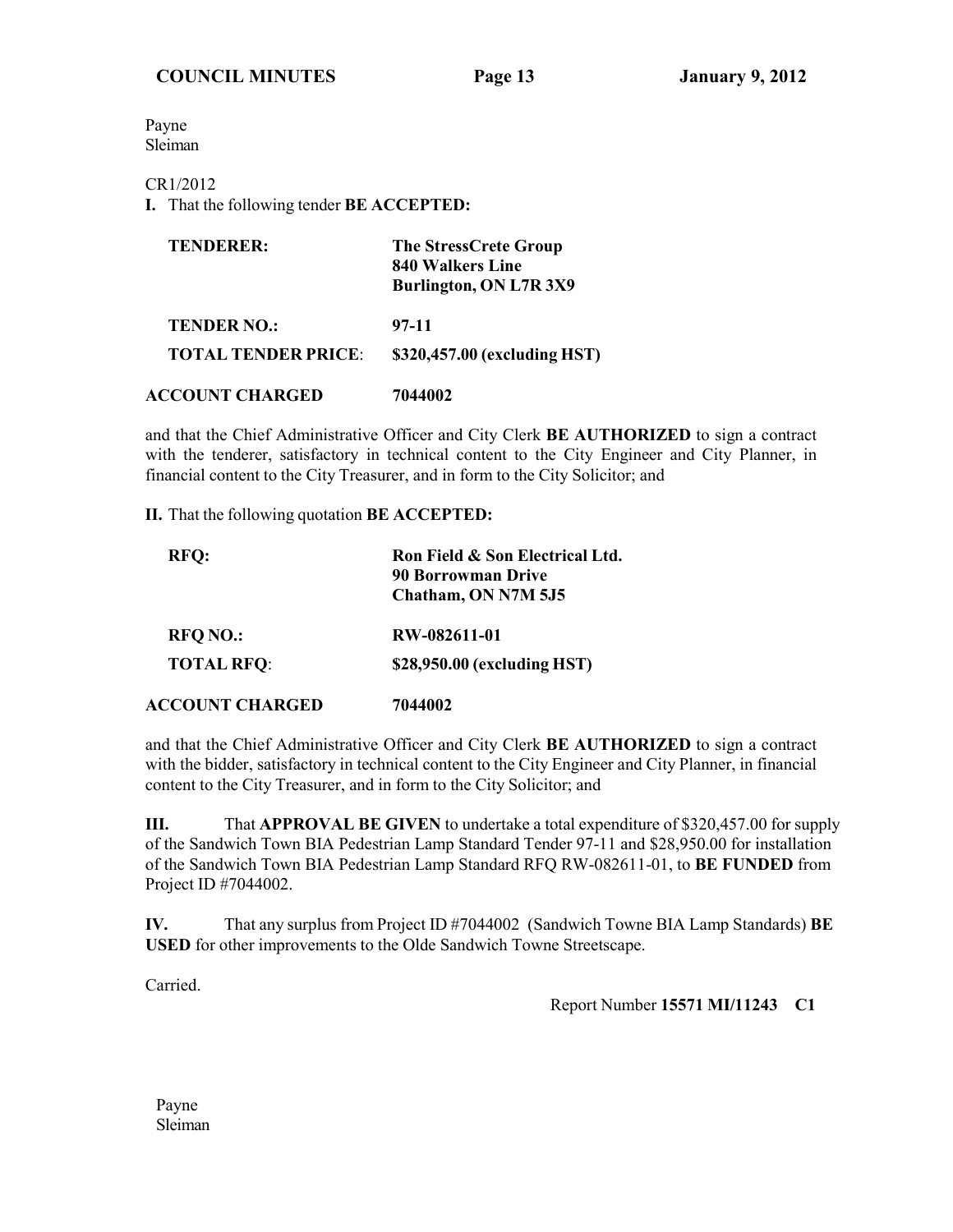#### CR2/2012

THAT the Executive Director of Recreation and Culture **BE AUTHORIZED** to submit an application to Business for the Arts for 2012 artsVest Application and further that the Community Development and Health Commissioner **BE AUTHORIZED** to sign the application and agreement and further, that the Mayor of the City of Windsor provide a letter of support for the application.

Carried.

#### Report Number **15646 SR2012 C2**

#### Payne Sleiman

#### CR3/2012

I.That City Council **APPROVE** the proposal of Windsor Grove Cemetery to construct a (184 m²) mausoleum on the cemetery lands at 1100 Division Road, and that the City Clerk **BE AUTHORIZED** to send a copy of the decision together with the reasons for it to the Registrar and to the Applicant, and, further, to publish a notice of the decision in the Windsor Star; and

II. THAT for future applications, Council approval **BE OBTAINED** at the Site Plan Control approval stage or as part of the Site Plan Control process prior to the issuance of a building permit.

Carried.

Report Number **15640 ZS/11194 C3**

Payne Sleiman

### CR4/2012

That Administration"s determination that there is no municipal use for the vacant parcel of land on the north side of Kent Street, legally described as Lots 150-152, Registered Plan 553 **BE CONFIRMED**.

Carried.

Report Number **15638 APM2012 C4**

Payne Sleiman

CR5/2012

THAT City Council **AUTHORIZE** the temporary borrowing of money for current expenditures for the year 2012, if and when required, as provided for under the provisions of Section 407 of the *Municipal Act;*

THAT the City Solicitor **BE DIRECTED** to prepare the necessary by-law; and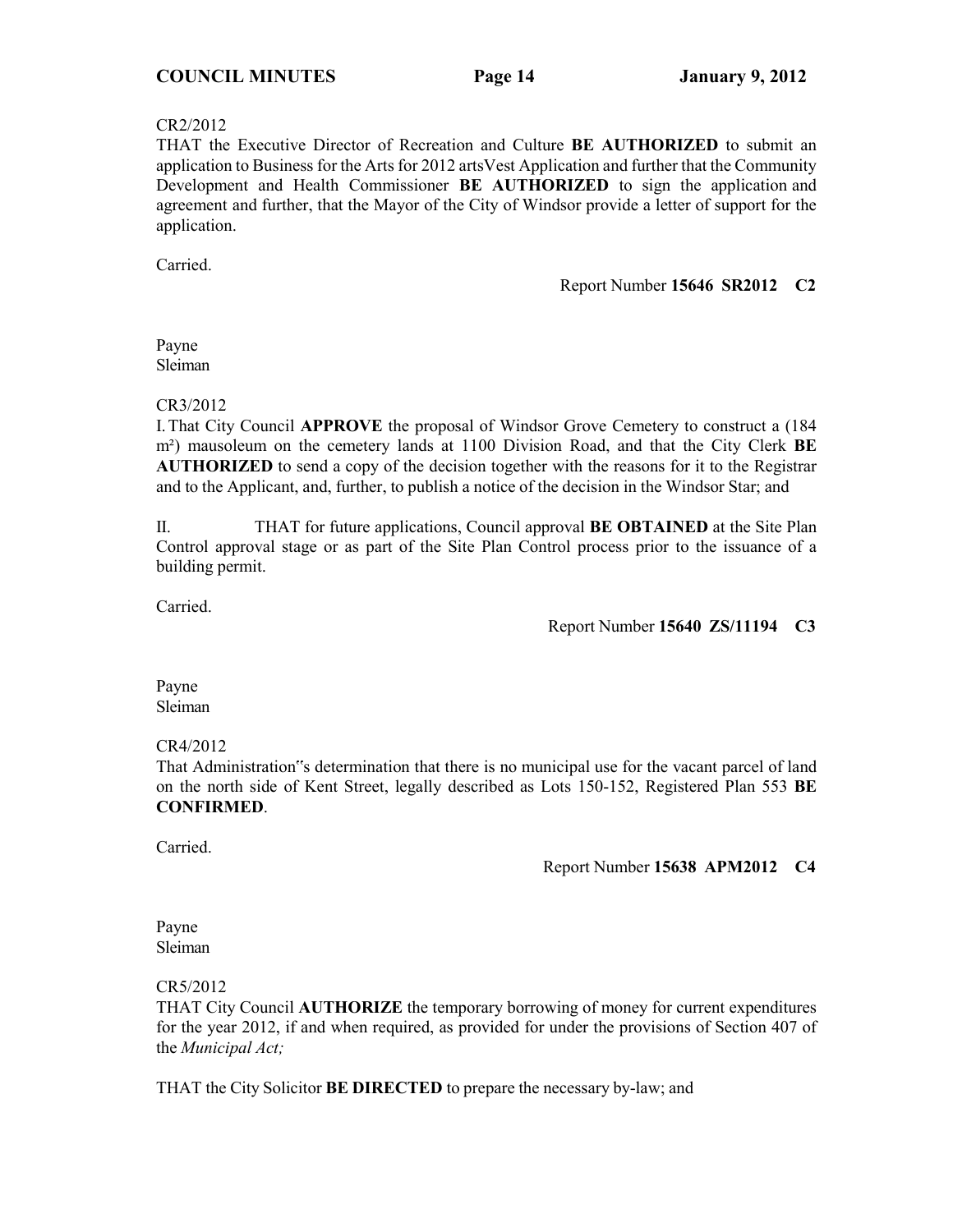THAT City Council **AUTHORIZE** the City Treasurer to borrow on a temporary basis, such sums, if any, as considered necessary to meet the current expenditures of the Corporation for the year until the taxes are collected and other revenues are received.

Carried.

Report Number **15657 AFB/11050 C5**

Payne Sleiman

CR6/2012

THAT City Council **APPROVE** the issuance the a Letter of Guarantee which will support Your Quick Gateway (Windsor) Inc. ("YQG") employees to become active members in the OMERS pension plan and;

THAT City Council **AUTHORIZE** the CAO and the City Clerk to sign (APPENDIX "A") the Letter of Guarantee from the City of Windsor to OMERS, which will allow Your Quick Gateway (Windsor) Inc.  $($ <sub>y</sub> $YQG'$ <sup>\*</sup>) employees to become active members in the OMERS pension plan, satisfactory in content to the City Treasurer and in form to the City Solicitor and;

THAT City Council **AUTHORIZE** the CAO and the City Clerk to sign the annual updates to the Letter of Guarantee from the City of Windsor to OMERS and any other such documents as may be required from time to time, satisfactory in content to the City Treasurer and in form to the City Solicitor and;

That City Council **AUTHORIZE** administration to fund, on a non-interest loan basis to YQG, repayable over 5 years, any deficit as may be required to fully fund the windup costs associated with the YQG Standard Life pension plan.

Carried.

Report Number **15659 AS2012 C6**

Payne Sleiman

CR7/2012

That Council **APPROVE** the funding of agencies in 2012 up to a maximum of 50% of the 2011 approved grant amounts as outlined in this report.

Carried.

Report Number **15677 AFB/11050 C7**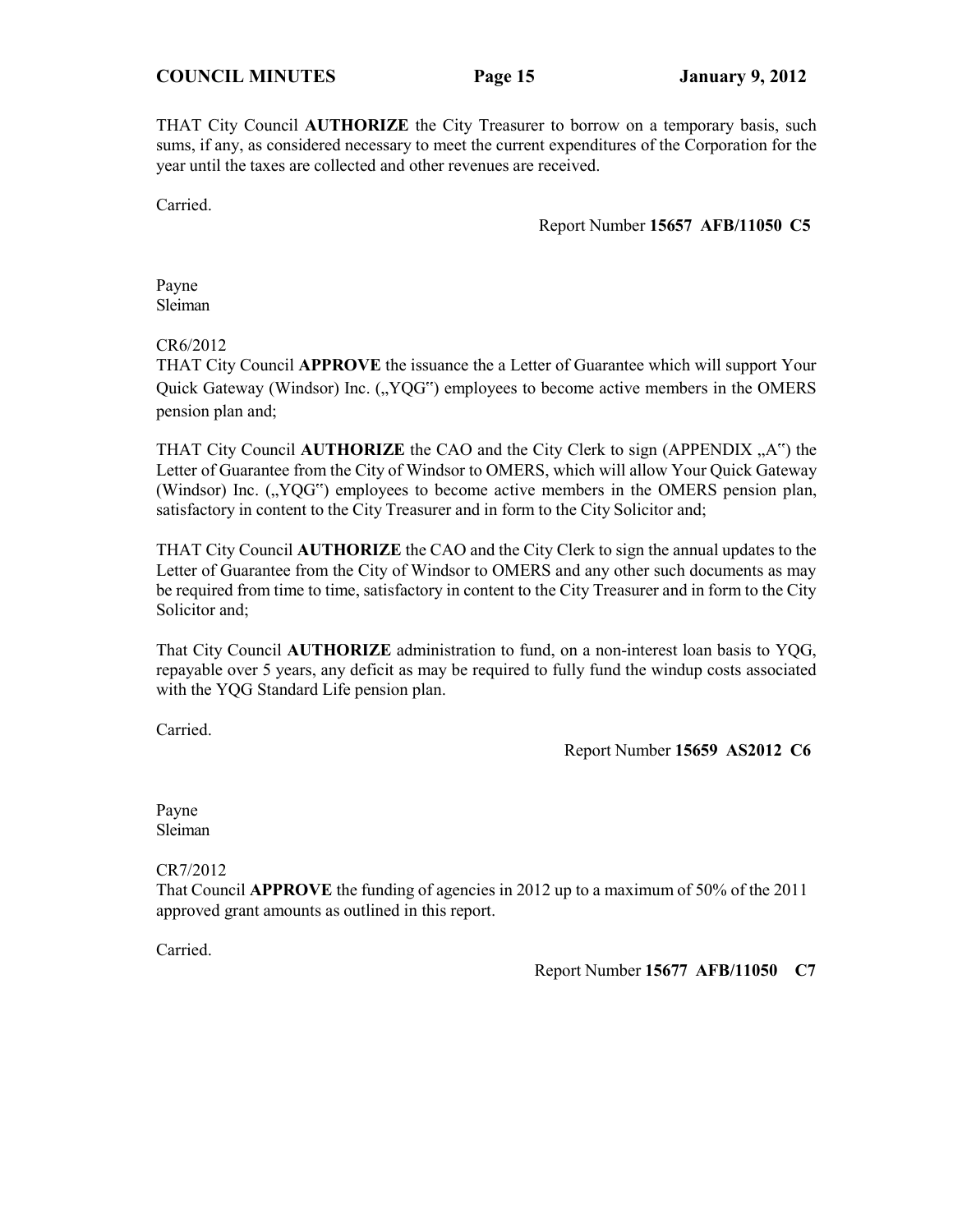**COUNCIL MINUTES Page 16 January 9, 2012**

**ADOPTED by Council at its meeting held January 9, 2012 [M7-2012]** VC/bm

# **SPECIAL MEETING OF COUNCIL – IN CAMERA January 9, 2012**

# **Meeting called to order at: 3:00 p.m.**

# **Members in Attendance:**

Mayor E. Francis Councillor D. Dilkens (arrives at 3:02 p.m.) Councillor R. Jones Councillor A. Halberstadt Councillor F. Valentinis Councillor B. Marra (arrives at 3:18 p.m.) Councillor J. Gignac Councillor A. Maghnieh Councillor H. Payne Councillor E. Sleiman

# **Members Absent:**

Councillor P. **Hatfield** 

# **Also in attendance:**

- H. Reidel, Chief Administrative Officer
- R. Warsh, Community Development and Health Commissioner and Corporate Leader Social Development, Health, Recreation and Culture
- M. Sonego, City Engineer and Corporate Leader Environmental Protection and Transportation
- S. Askin-Hager, Acting City Solicitor and Corporate Leader Economic Development and Public Safety
- V. Critchley, City Clerk/Licence Commissioner and Corporate Leader Public Engagement and Human Resources
- O. Colucci, Chief Financial Officer/City Treasurer and Corporate Leader Finance and Technology
- M. Stamp, Property Supervisor (Items 2 and 4)
- C. Glassford, Legal Counsel (Item 3)
- J. Guthrie, Deputy Treasurer, Taxation and Financial Projects (Item 5)
- N. Jammu-Taylor, Legal Counsel (Item 7)

# **Verbal Motion is presented by Councillor Sleiman, seconded by Councillor Jones,**

**to move in Camera for discussion of the following item(s):**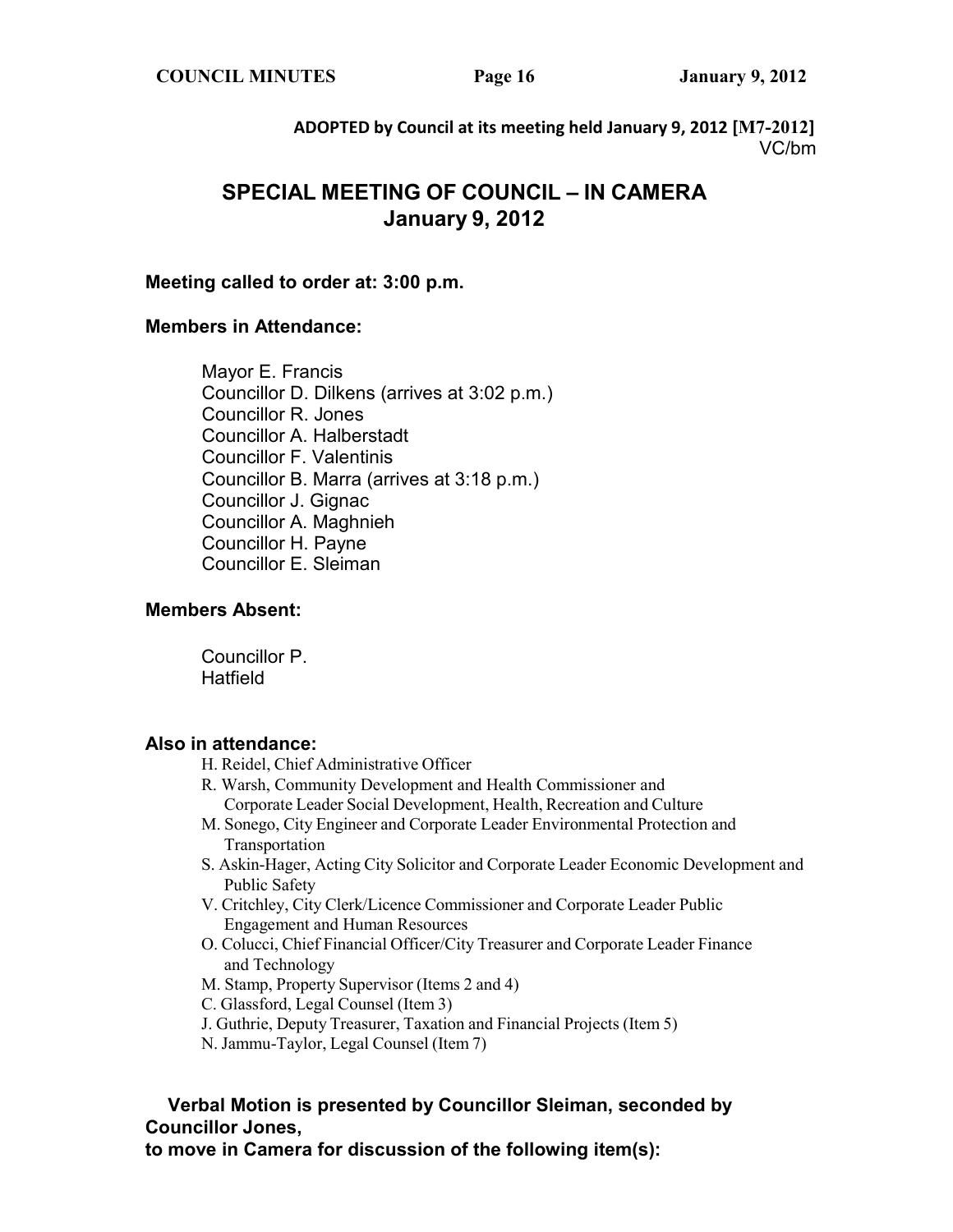| Item No.                | <b>Subject</b>                                                                       | Section – Pursuant<br>Municipal Act,<br>to<br>2001, as amended |
|-------------------------|--------------------------------------------------------------------------------------|----------------------------------------------------------------|
| 1                       | Legal matter – litigation                                                            | 239(2)(e)                                                      |
| $\mathbf{2}$            | Property matter – purchase of land                                                   | 239(2)(c)                                                      |
| 3                       | Property matter – sale of land                                                       | 239(2)(a)(c)(f)                                                |
| $\overline{\mathbf{4}}$ | Property matter – sale of land – DEFERRED<br>ON DECEMBER 5, 2011                     | 239(2)(c)                                                      |
| 5                       | Legal matter – settlement                                                            | 239(2)(e)                                                      |
| 6                       | identifiable<br>Personal<br>about an<br>matter –<br>individual – Human Rights matter | 239(2)(b)(e)(f)                                                |
| 7                       | Personal<br>matter – about an identifiable<br>individual                             | 239(2)(b)                                                      |
| 8                       | <b>Property matter – Economic Development</b><br>opportunity - verbal report         | 239(2)(a)                                                      |

# **Motion Carried.**

# **Declarations of Pecuniary Interest:**

Councillor Valentinis declares an interest and abstains from voting on Item 3, property matter – sale of land, as it involves his employer.

Councillor Dilkens declares an interest and abstains from voting on Item 7, personal matter – about an identifiable individual, as the matter is being dealt with by his employer.

**Discussion on the items of business. (Items 1, 2, 4, 5, 6, 3, 7 and 8)**

# **Verbal Motion is presented by Councillor Valentinis, seconded by Councillor Dilkens,**

**that Rule 3.3 (c) of the** *Procedure By-law, 98-2011,* **BE WAIVED to add the following Agenda items:**

**9. Property matter – Economic Development opportunity, pursuant to Section 239(2)(a) of the** *Municipal Act, 2001, as amended***.**

**Motion Carried.**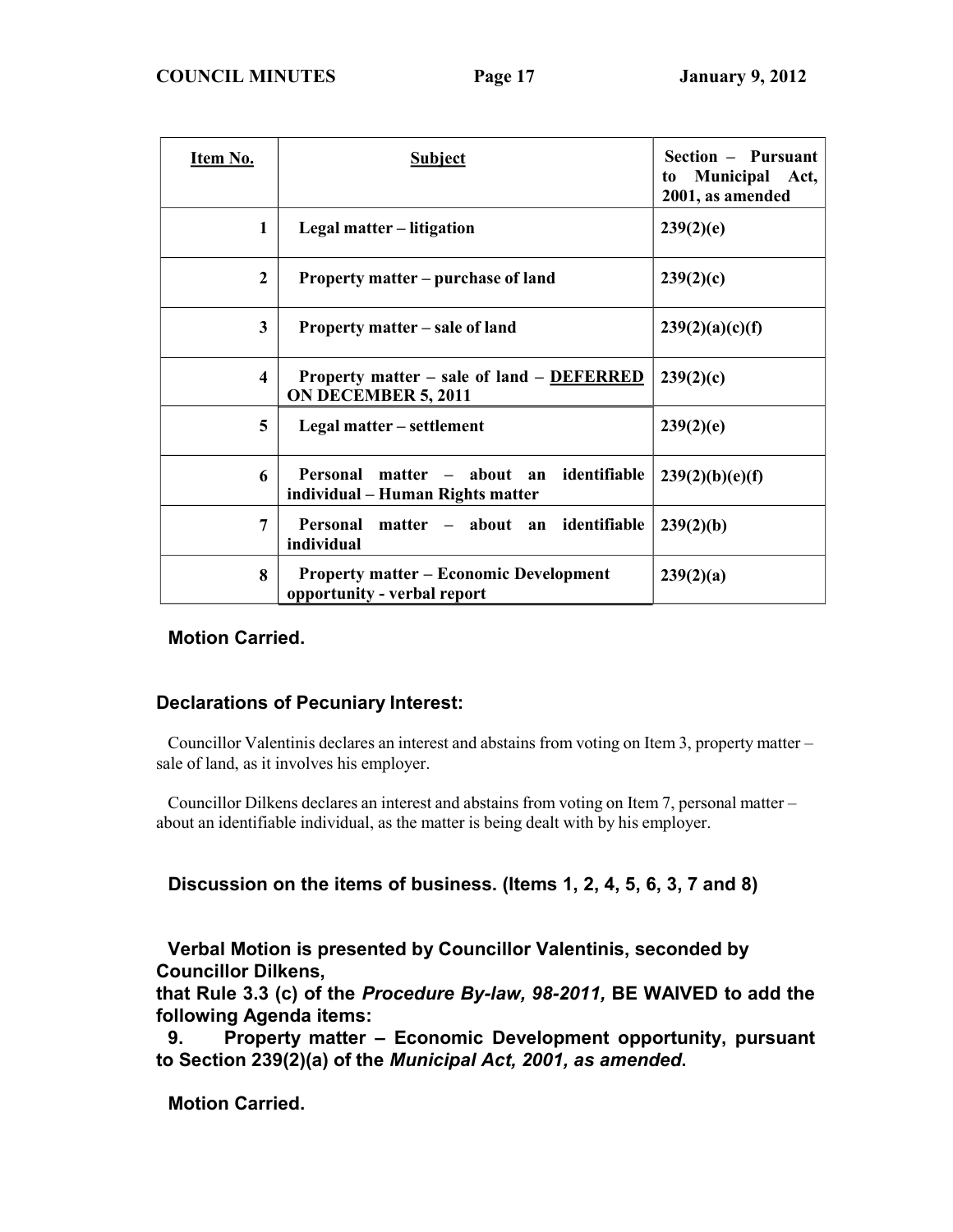**Verbal Motion is presented by Councillor Sleiman, seconded by Councillor Gignac, to move back into public session. Motion Carried.**

# **Moved by Councillor Marra, seconded by Councillor Jones, THAT the Clerk BE DIRECTED to transmit the recommendation(s) contained in the report(s) discussed at the In-Camera Council Meeting held January 9, 2012 directly to Council for consideration at the next Regular Meeting.**

1. That the recommendation contained in the in-camera report from Senior Legal Counsel, City Solicitor and Corporate Leader Economic Development and Public Safety and Chief Financial Officer/City Treasurer and Corporate Leader Finance and Technology respecting a legal matter - litigation **BE APPROVED**.

2. That the recommendation contained in the in-camera report from the Property Coordinator, Property Supervisor, City Solicitor and Corporate Leader Economic Development and Public Safety, Chief Financial Officer/City Treasurer and Corporate Leader Finance and Technology and City Engineer and Corporate Leader Environmental Protection and Transportation respecting a property matter – purchase of land **BE APPROVED**.

3. That the recommendation contained in the in-camera report from Legal Counsel, Property Supervisor, City Solicitor and Corporate Leader Economic Development and Public Safety and Chief Financial Officer/City Treasurer and Corporate Leader Finance and Technology respecting a property matter – sale of land **BE APPROVED**.

## **Councillor Halberstadt voting nay.**

# **Councillor Valentinis declares an interest and abstains from voting.**

4. That the in-camera report from the Property Supervisor, City Solicitor and Corporate Leader Economic Development and Public Safety, City Engineer and Corporate Leader Environmental Protection and Transportation and Chief Financial Officer/City Treasurer and Corporate Leader Finance and Technology respecting a property matter – sale of land **BE DEFERRED.**

5. That the recommendation contained in the in-camera report from the Deputy Treasurer, Taxation and Financial Projects, Chief Financial Officer/City Treasurer and Corporate Leader Finance and Technology and City Solicitor and Corporate Leader Economic Development and Public Safety respecting a legal matter - settlement **BE APPROVED**.

6. That the recommendation contained in the in-camera report from the City Solicitor and Corporate Leader Economic Development and Public Safety, Community Development and Health Commissioner and Corporate Leader Social Development, Health, Recreation and Culture, City Clerk/Licence Commissioner and Corporate Leader Public Engagement and Human Services and Chief Financial Officer/City Treasurer and Corporate Leader Finance and Technology respecting a personal matter – about an identifiable individual – Human Rights matter **BE APPROVED**.